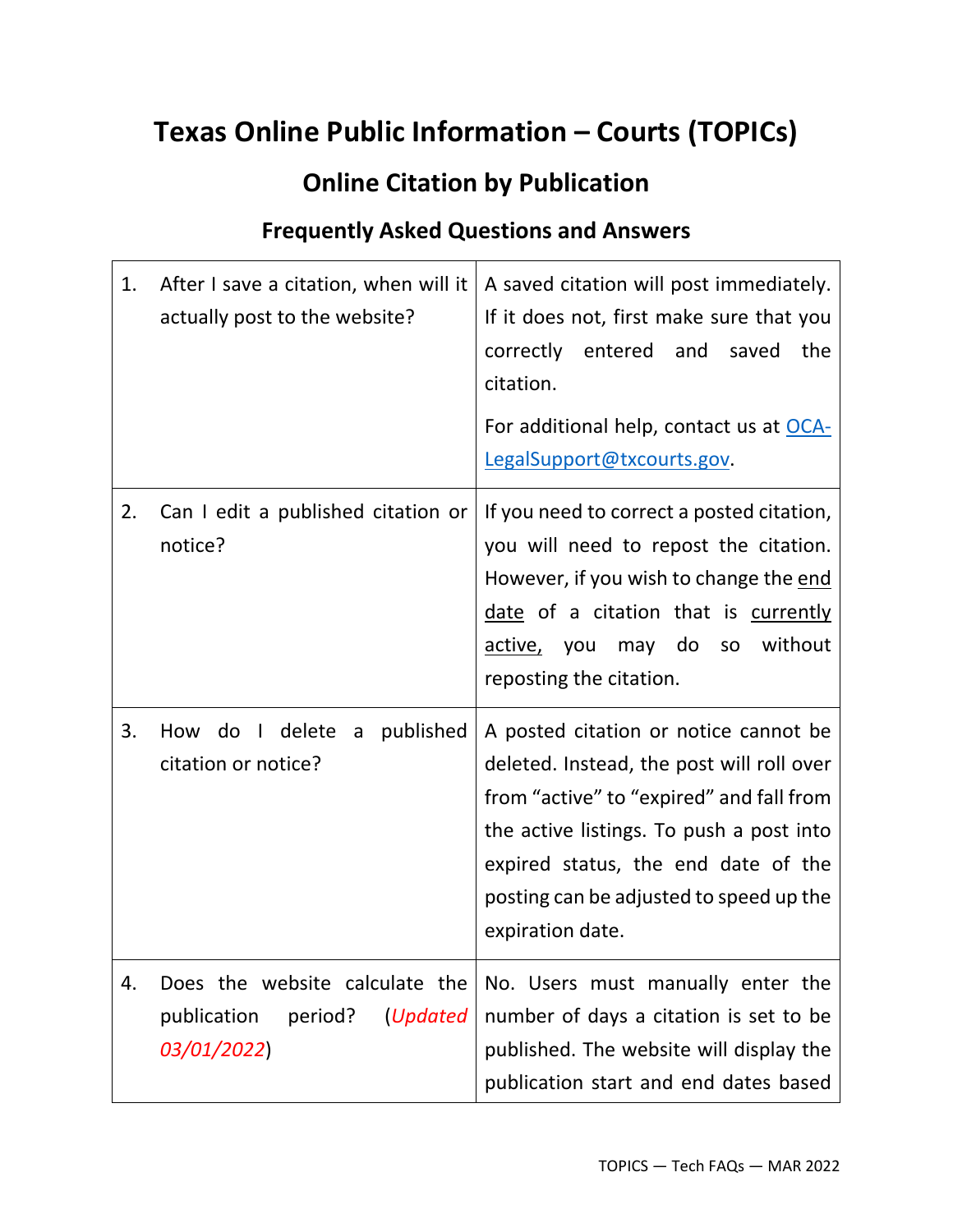|    |                                                                            | on the number of days selected for<br>publication.                                                                                                                                                                                                                                                                                                                                                                                                                                                                    |
|----|----------------------------------------------------------------------------|-----------------------------------------------------------------------------------------------------------------------------------------------------------------------------------------------------------------------------------------------------------------------------------------------------------------------------------------------------------------------------------------------------------------------------------------------------------------------------------------------------------------------|
| 5. | Can I backdate a citation?                                                 | No. The system does not<br>permit<br>backdating.                                                                                                                                                                                                                                                                                                                                                                                                                                                                      |
| 6. | How do I log in to OCA's citation by<br>publication website?               | If you are an authorized user, submit<br>your email address on the login page<br>and you will receive a link granting you<br>access to the website. If you are not an<br>authorized user, then you will not<br>receive an email granting you access to<br>the website.<br>NOTE: each time you wish to log in to<br>the website you will enter your email<br>address to receive the access link. The<br>website will automatically log you out<br>after 15 minutes of inactivity and you<br>will have to log in again. |
| 7. | I entered my email address but did<br>me to log in.                        | Though anyone<br>the<br>review<br>can<br>not receive an email that allows   information posted on OCA's citation<br>by publication website, only authorized<br>users can log in to and add information<br>to the website. You cannot log in unless<br>your name and email address have<br>been added to the system to grant you<br>authorized user status.                                                                                                                                                            |
| 8. | staff and<br>am clerk<br>need<br>$\blacksquare$<br>authorized user status. | The elected clerk is the manager of the<br>account and is the only person who can                                                                                                                                                                                                                                                                                                                                                                                                                                     |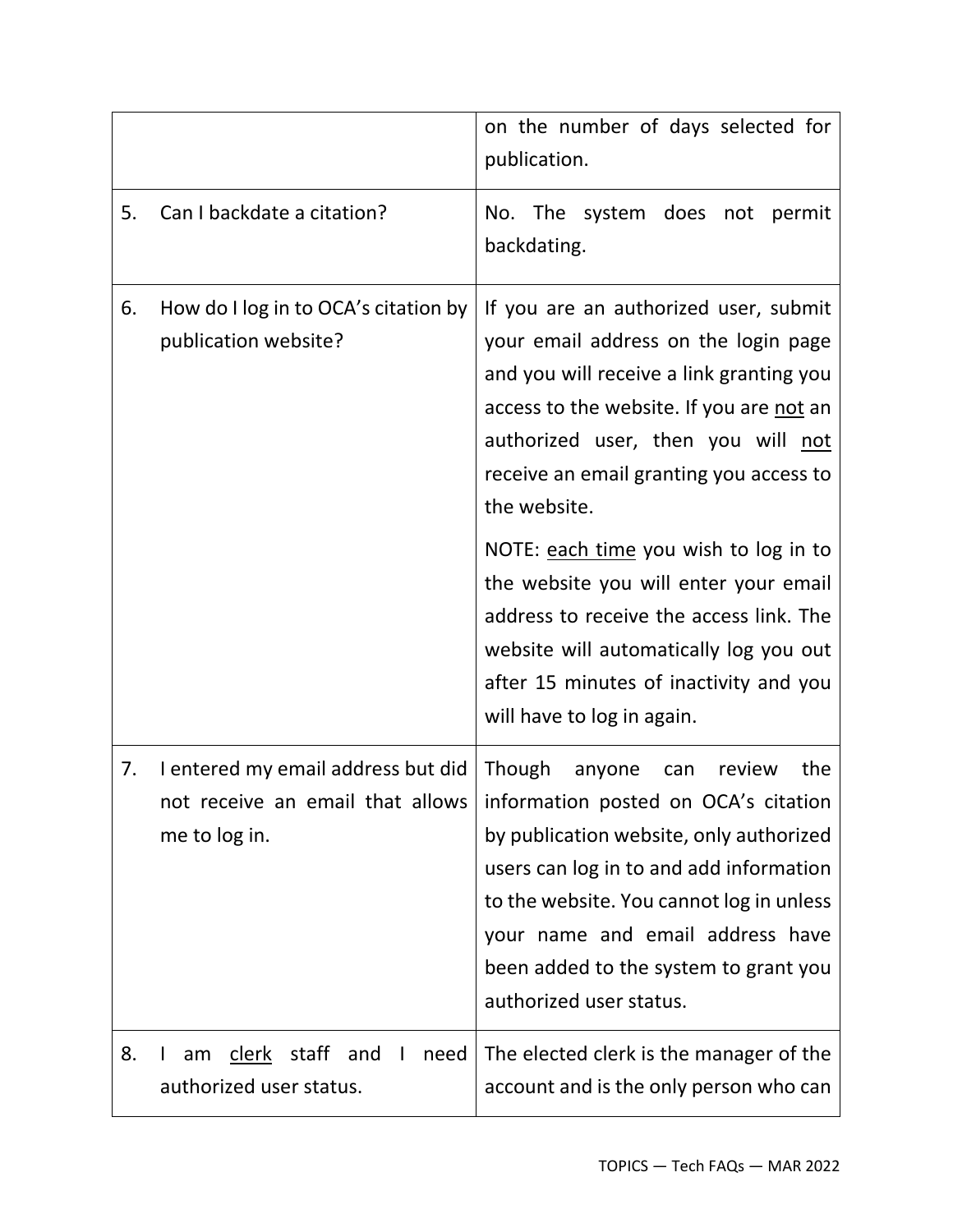| 9. | am court staff and I need<br>authorized user status.                                                                                                  | add users and determine their level of<br>access. The elected clerk can assign<br>management duties to the deputy clerk<br>or other designee.<br>Please contact and coordinate with<br>your respective district or county<br>clerk's office or contact OCA for<br>authorized user access.                                                                                                                                                                        |
|----|-------------------------------------------------------------------------------------------------------------------------------------------------------|------------------------------------------------------------------------------------------------------------------------------------------------------------------------------------------------------------------------------------------------------------------------------------------------------------------------------------------------------------------------------------------------------------------------------------------------------------------|
|    | 10. Lam an attorney, or Lam a member<br>of the general public, and I want to<br>gain access as a user to post a<br>citation or notice to the website. | <u>Neither attorneys nor the general</u><br>public can be added as an authorized<br>user, and a clerk or other authorized<br>user must post your citation or notice<br>to the website. Therefore, filers and<br>attorneys must coordinate with the<br>clerk in order to have their citations or<br>to the<br>notices<br>posted<br>website.<br>Attorneys and filers must file an<br>application or request with the clerk.                                        |
|    | log in to the website.                                                                                                                                | 11. I'm an authorized user, but I can't   First, make sure you log in with the<br>same email address that was used to<br>register you as an authorized user.<br>Second, if you receive a link but when<br>clicked the website shows it is expired,<br>it's possible that your IT department<br>has a security protocol preventing the<br>link from working. To get around this,<br>try to copy and paste the sign-in link<br>into your browser. If that does not |